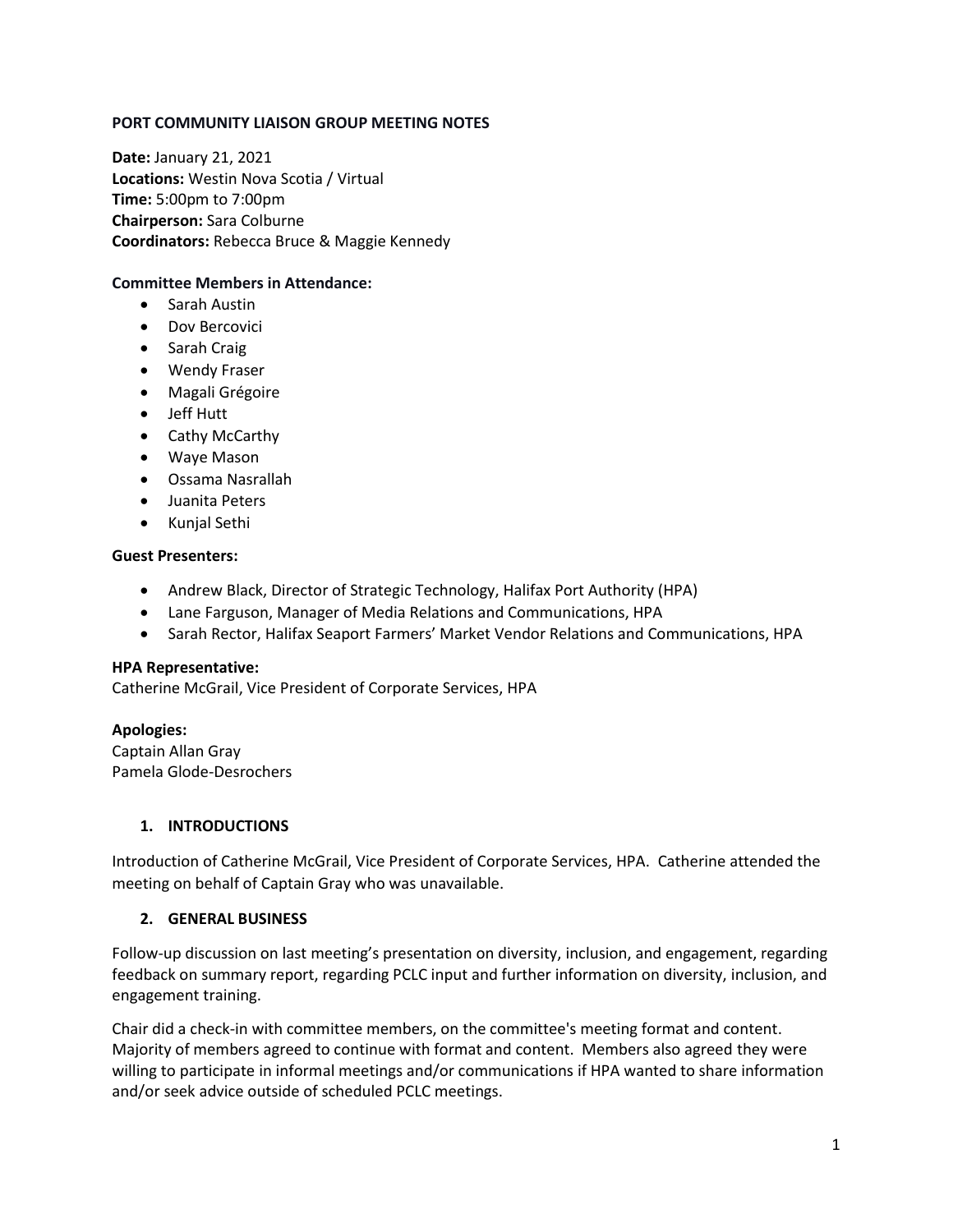**Action Item:** Circulate dates for Diversity, Inclusion, and Engagement training when it becomes available.

# **3. PORT REPORT**

### *Update on the HPA activities and news Presenter: Catherine McGrail*

- We had five safety incidents and near misses, and zero environmental incidents. Out of the five, only one resulted in a minor injury with one day lost time. All others were safety concerns that are under investigation.
- There are two new initiatives for further improving HPA Health and Safety for 2021: HPA will produce a Task and Hazard Risk Assessment to build an updated risk register for all tasks performed by HPA employees, and HPA will work towards ISO 45001:2018 Occupational Health and Safety Certification for 2022.
- On November 30<sup>th</sup>, Captain Gray signed the NS Health & Safety Charter to demonstrate his commitment as CEO & President to ensuring Nova Scotia is the safest place to work.
- There is a new Transport Minister, Minister Omar Alghabra
- Containerized cargo volume through the Port of Halifax is up in Q4. The increase is the result of continued strength in inbound cargo from Asia and an increase in exports to Latin American markets. For 2020 Year-end our: Containerized cargo throughput in 2020 is 507,185 TEU, noncontainerized tonnage in 2020 is 385,793 TEU and total cargo tonnage through HPA facilities in 2020 is 4,216,742 metric tonnes
- HPA announced the next stage of planning for the Halifax Seaport. This includes a transition of the Halifax Seaport Farmers' Market vendors from the current Seaport Building to an outdoor model in the warmer months. As we move forward with the new outdoor location, the Market will be located at Pavilion 22 for the winter months.
- HPA also announced plans for the Seaport Market building, specifically the inside main area which will take on a new use and tenant: *The PIER*, which stands for Port Innovation, Engagement and Research.

# **4. NEW BUSINESS**

*Item: Information on the Halifax Seaport: overview on plans for the Halifax Seaport Farmers' Market to transition to a new space.* 

*Presenters: Lane Farguson, Manager of Media Relations and Communications, HPA and Sarah Rector, Halifax Seaport Farmers' Market Vendor Relations and Communications, HPA* 

- The market will be returning to a weekend-only model, which is what it was before moving to the Seaport, and what it was throughout most of its 270-year history. It has always struggled as a 7-day/week market, and with COVID, it has only gotten worse. HPA wants to create a vibrant, energetic weekend market that works for everyone and sets the vendors up for success
- HPA will work with vendors and the public to create a vibrant, dedicated outdoor space that is animated, energetic and has the feel of a festival or warm-weather event All necessary amenities will be provided including a permanent industrial all-season cover to provide protection from the sun and the elements